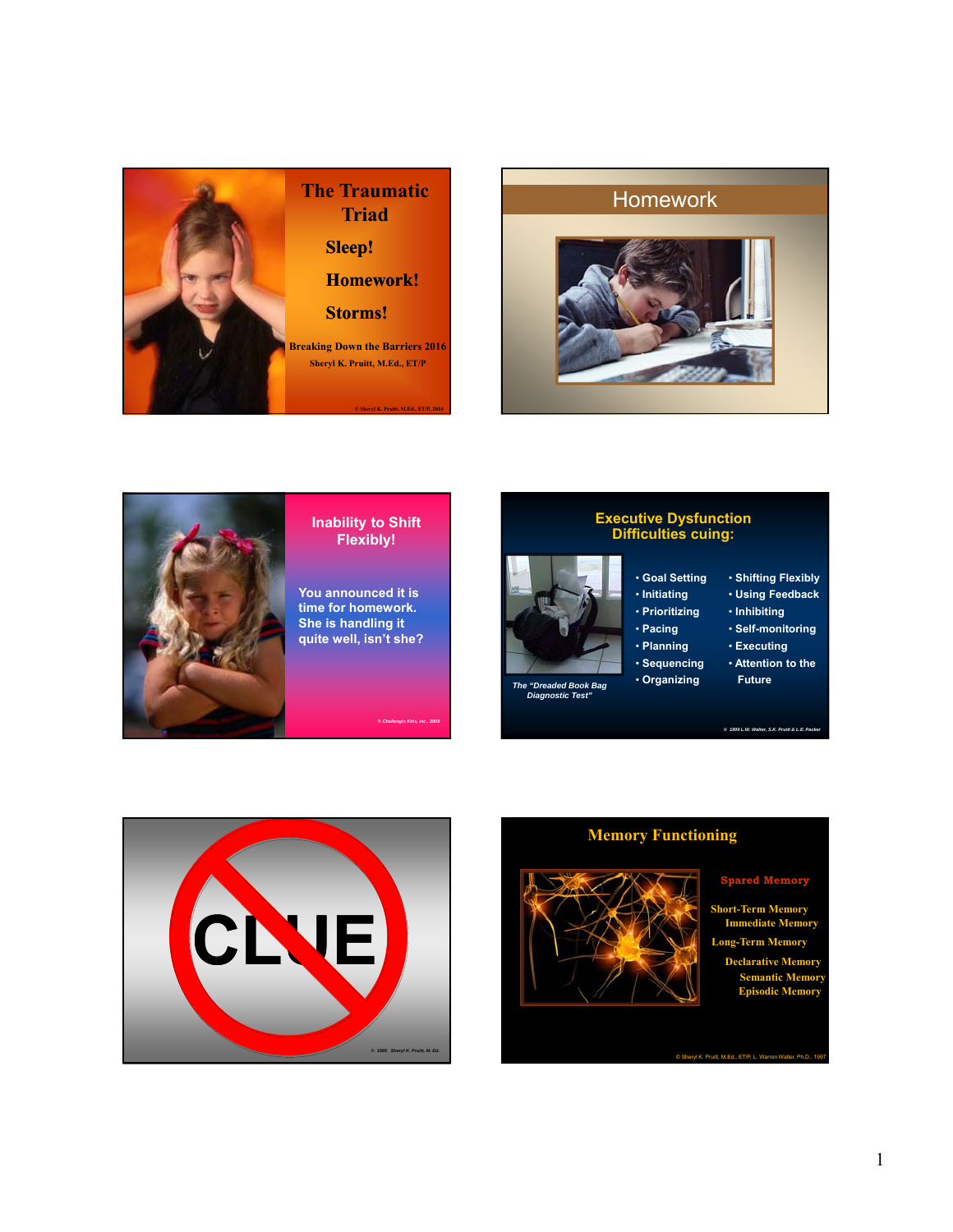# **Memory Functioning**



#### **Impaired Me**

**Short-Term Memory Working Memory Long-Term Memory Procedural Memory Prospective Memory Metamemory Strategic Memory**

## **Cognitive Strategies**



**Cognitive strategies are particularly helpful to children and teens with executive dysfunction, as they enable them to retain the sequence as well as the substance of the information. A simple strategy allows the student to easily retrieve the concept that was taught.**

**© Sheryl K. Pruitt, M.Ed., 1992**

# **Sequence of Long Division**





#### **HOMEWORK**

- **Set time and place**
- **Prepare materials**
- **Have a workspace**
- **Start, finish, put up**
- **Parents check completion**
- **Pack it up and put it by the door.**

**© Warren Walter, Ph.D., Sheryl K. Pruitt, 1999**

## **1. Set up clear objectives. 2. Define vocabulary. 3. Watch video tape or TV program. 4. Overview the chapter or book prior to reading. How To Read A Chapter**

**5. Look at pictures and graphs.** 

*© Teaching the Tiger, l995*

- **6. Read questions at end of the section.**
- **7. Read the chapter.**

© 1994 M. K. Jer

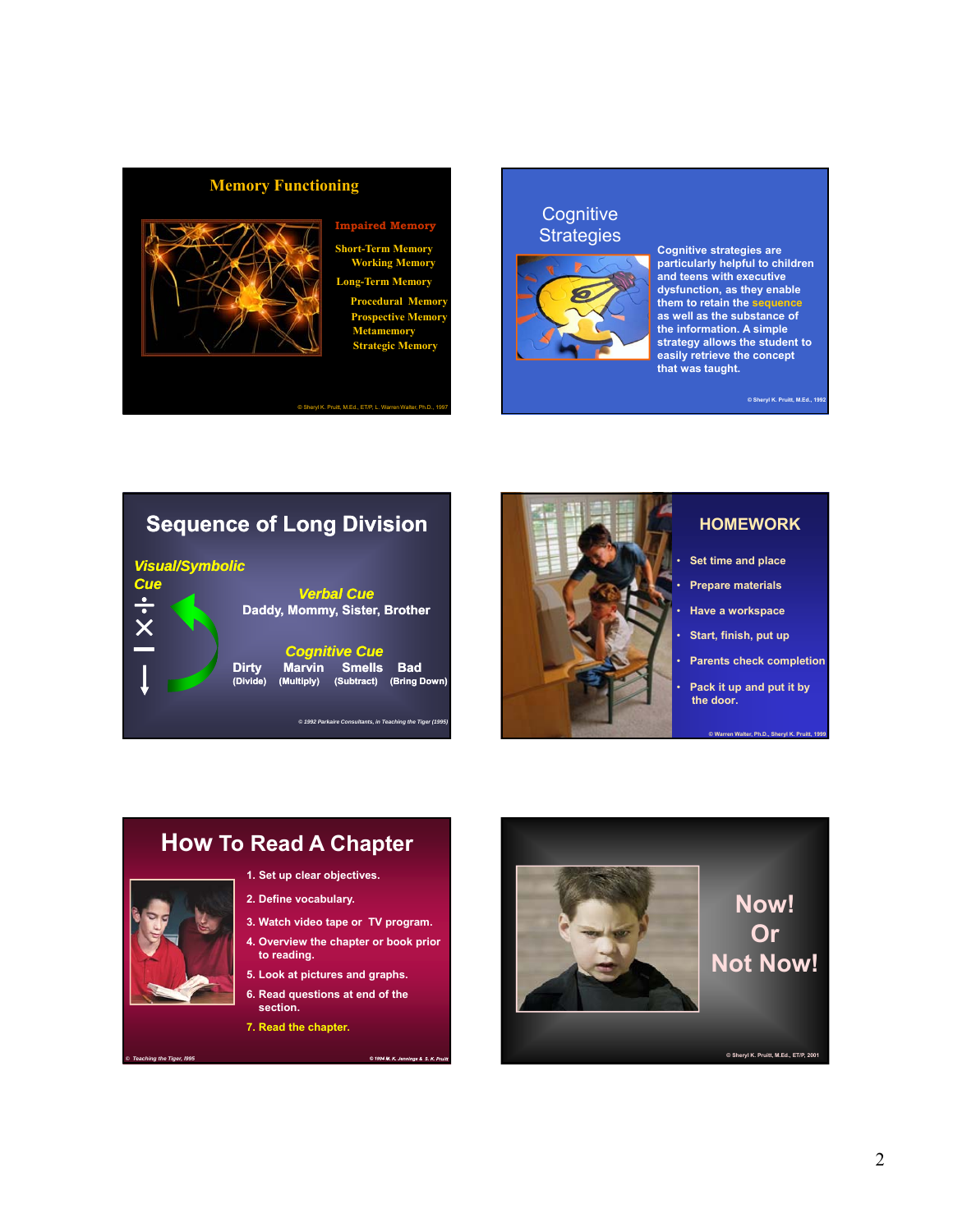#### **LONG TERM PROJECTS AND REPORTS**



#### **1. Divide the assignment into small homework assignments.**

- **2. Write individual assignments in your planner.**
- **3. Have parents and teachers monitor progress.**

© Teaching The Tiger, l995



#### **Accommodations for Handwriting**

- **Reduce the amount to be written at any one time.**
- Use a computer for most **written work.**
- **Use grid paper/graph paper for lining up math problems.**
- **Go to tape recording or a scribe if arm or hand tics.**

**© Teaching The Tiger, l995**







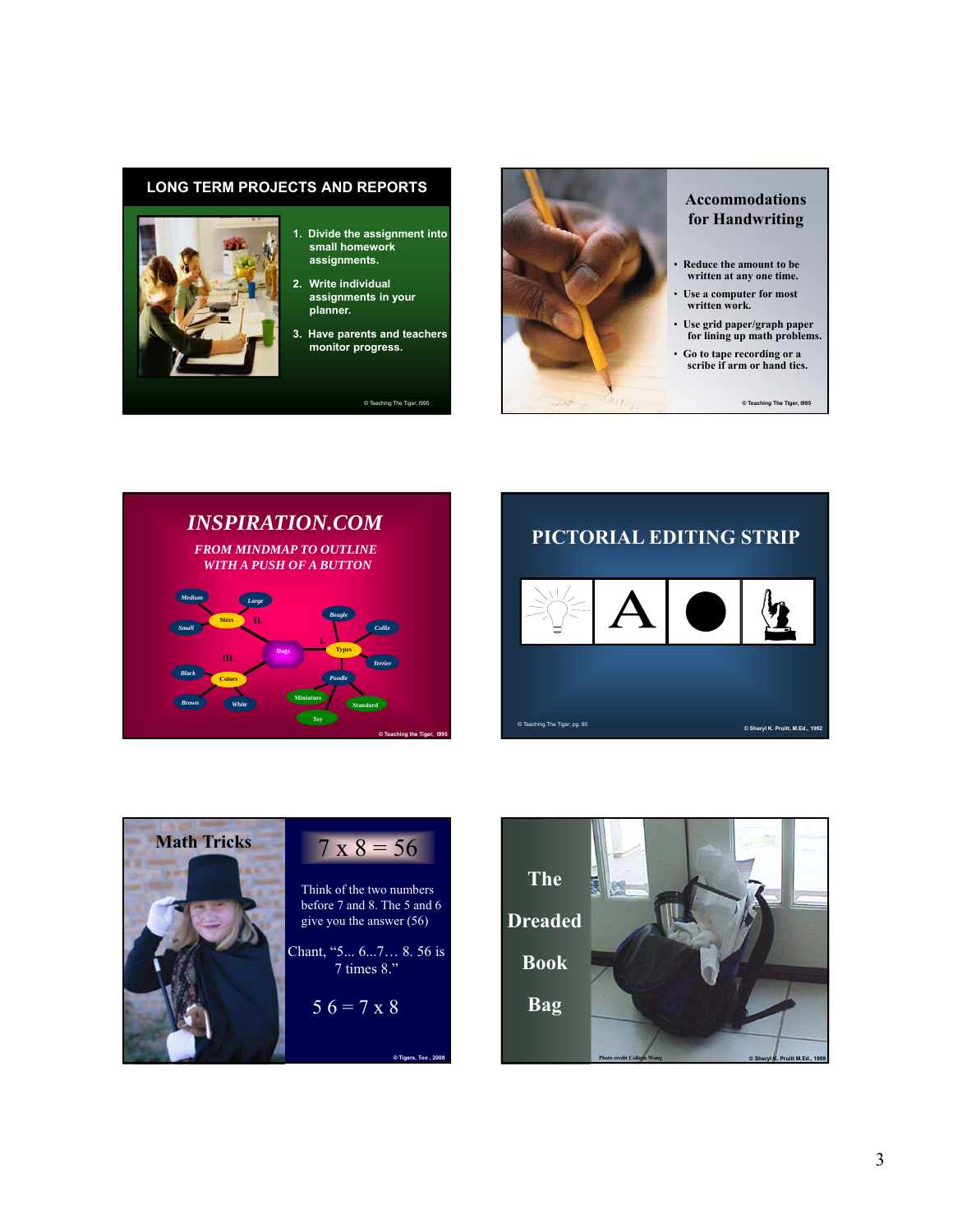





#### **ATTENTION DEFICIT HYPERACTIVITY DISORDER**

**Sleep loss in children frequently results in symptoms of:**

**Controlled studies in 1999 by Dahl and associates, showed an improvement of an ADHD and LD student's performance in school by treating the sleep disorder.** 

> **Ronald E. Dahl Principles and Practiced of Sleep Medicine in the Child**





• **75% insomnia** 

• **25% hypersomnia (not get up), more prevalent after puberty.** • **Children and adolescents with sleep disorders need screening for depression and vice versa.** • **Depression needs treatment before the sleep disorder, improving depression with sleep hygiene can eliminate the sleep disorder**  • **Some evidence in adults suggests that sleep disturbance precedes major depression**

**Ronald El Dahl, Principles and Practiced of Sleep Medicine in the Child**



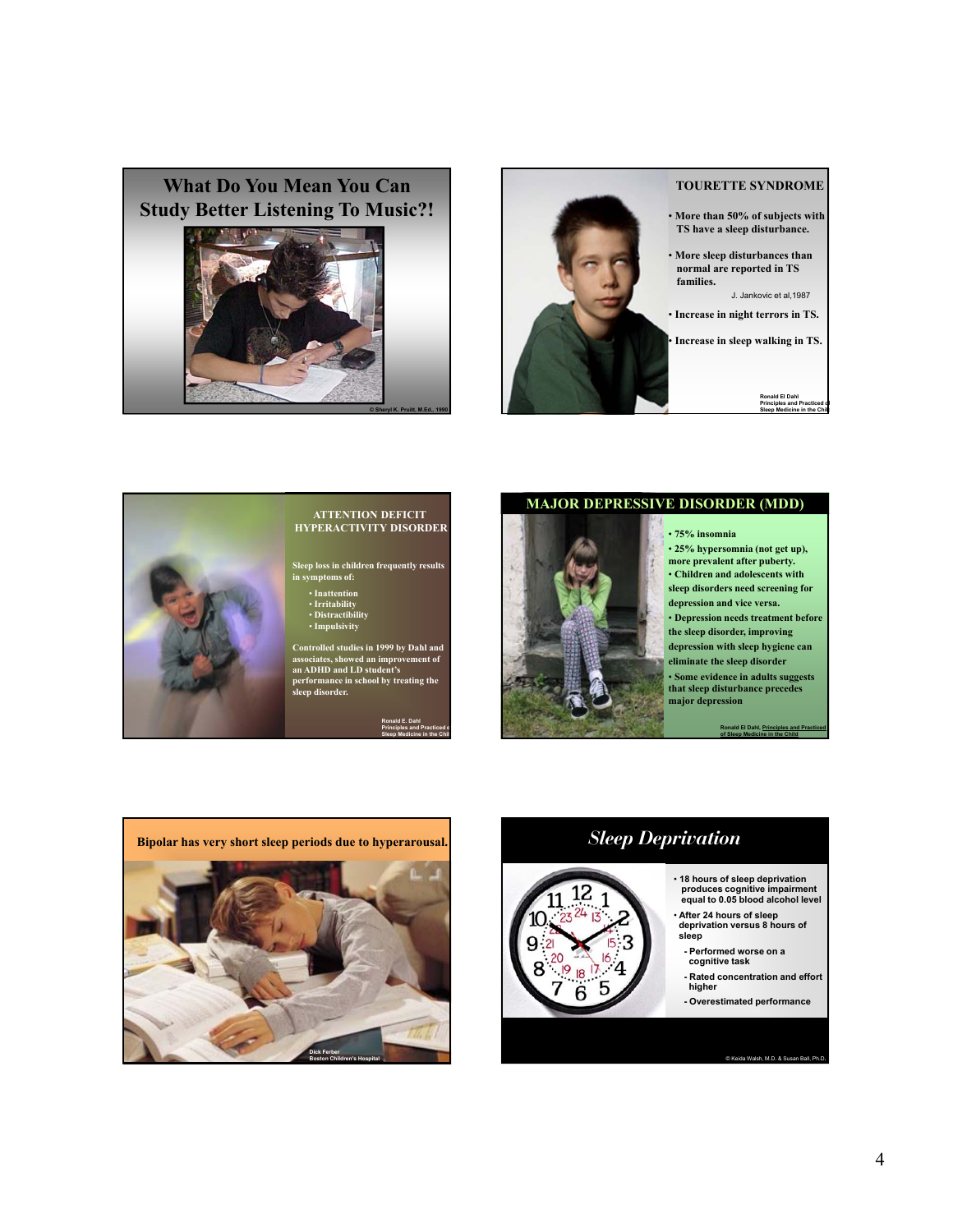#### **Sleep Hygiene**



#### • **No electronics 1 hour before bed.**

- **A bath and story can ease transition (routines!). Do not be sucked into "one more story."**
- **Do not take child out of bed if awakens during night.**
- **Wait five minutes before going to comfort, leave soon even if cries, next wait ten minutes, then fifteen.**
- **Wake up at the same time everyday, including weekends, but before 9 A.M.**

**© Sheryl K. Pruitt, M.Ed., 1991**

**© Sheryl K Pruitt , 1999**



# **Brain Storm May be able to control symptoms for seconds to hours (depending on severity of the case) Severely exacerbated by stress Extensive control can lead to explosive build-up or storm**



**Stress Overarousal Explosive Build-up Storm**





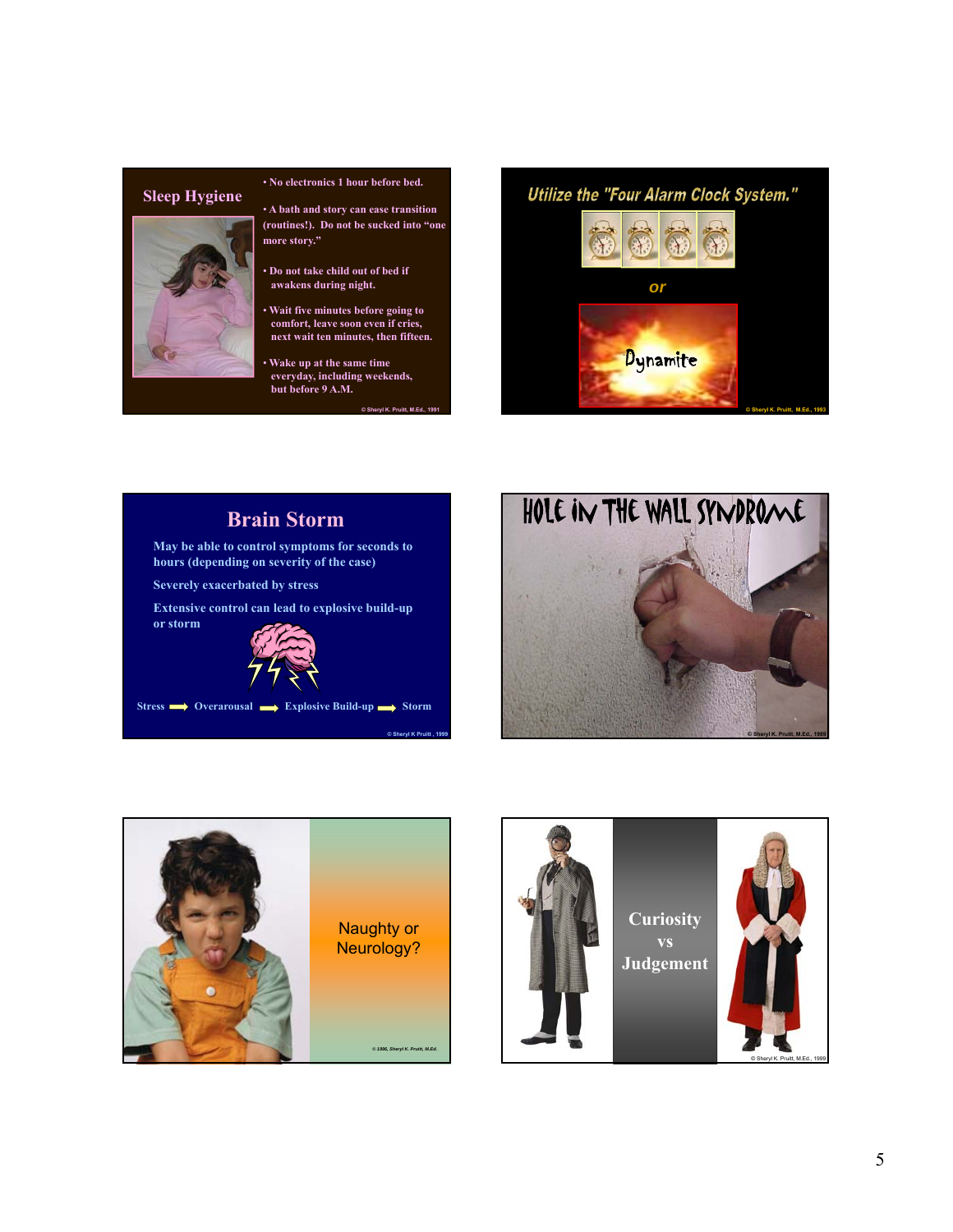





- 
- 
- 
- **Create an appropriate behavior management plan that takes into account medical**

© Sheryl K. Pruitt, M.Ed., 1995

#### **Pre-Storm Warnings**





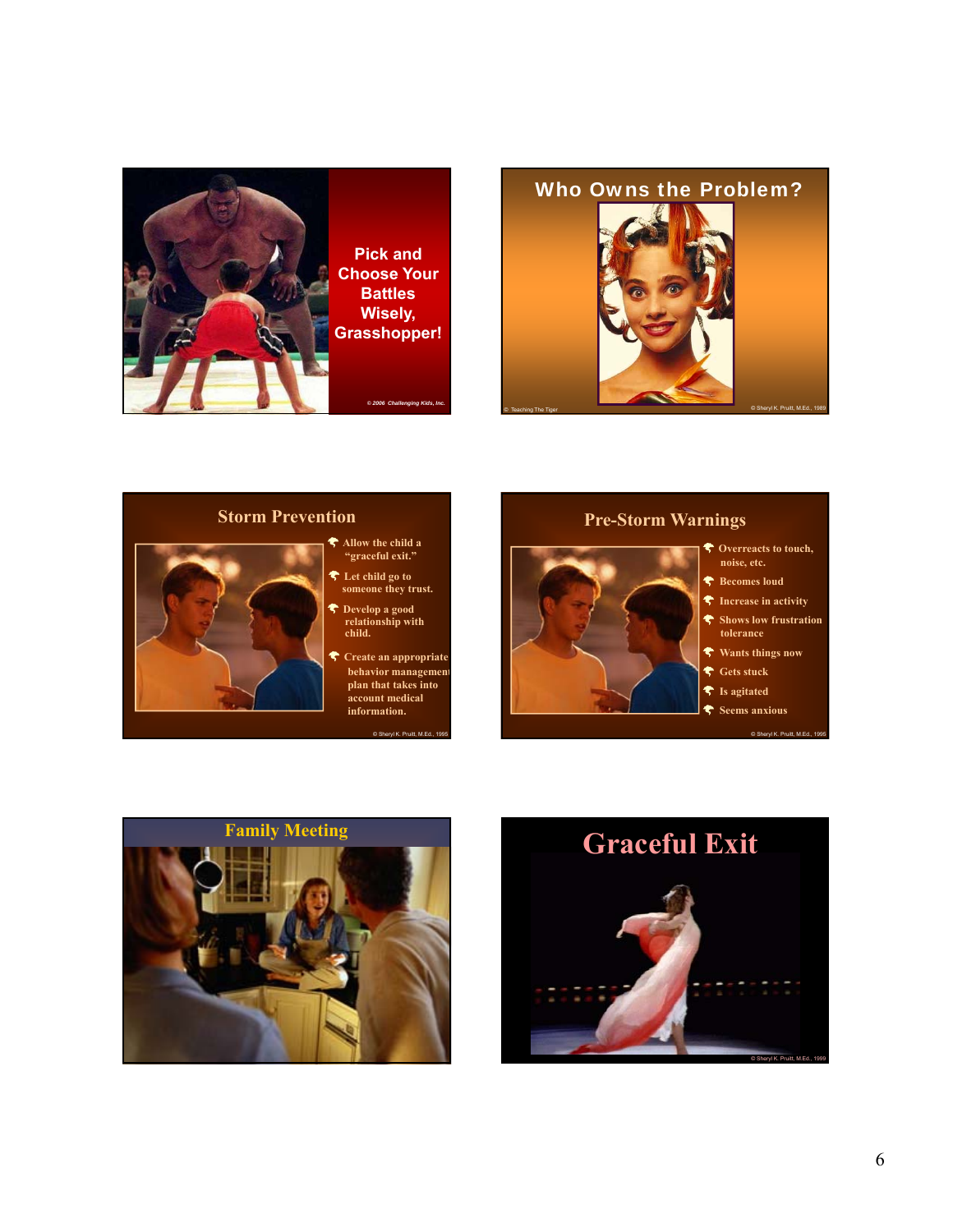

# **"Cool Down"**

- **Use graceful exit to safe place or person.**
- **← Help student save face.**
- **Walk with student without talking.**
- **Provide a safe way to expend energy.**
- **Allow them to do a calming activity.**

*© 2006 Challenging Kids, Inc.*





When a storm is coming at you, you do not try to reason with it. Protect the safety of child, family members, and property.



**Once a storm begins, it can not be stopped. If you interrupt the storm you can get hurt. Avoid sensory input and the storm will decrease.**

*Do not take storms Personally!*



#### **Storm Clean-Up**

- *After the storm the child may:*
- **have no memory of the storm.**
- **f** be tired and unable to talk.
- **need to be left alone or given a very self-motivated task.**
- **have defensive behavior due to embarrassment.**

**If the child's behavior escalates, it is too early to intervene. When a child is able to talk calmly about what happened, then it is safe and time for a talk about reparations.**

**© Sheryl K. Pruitt, M.Ed., 1995**

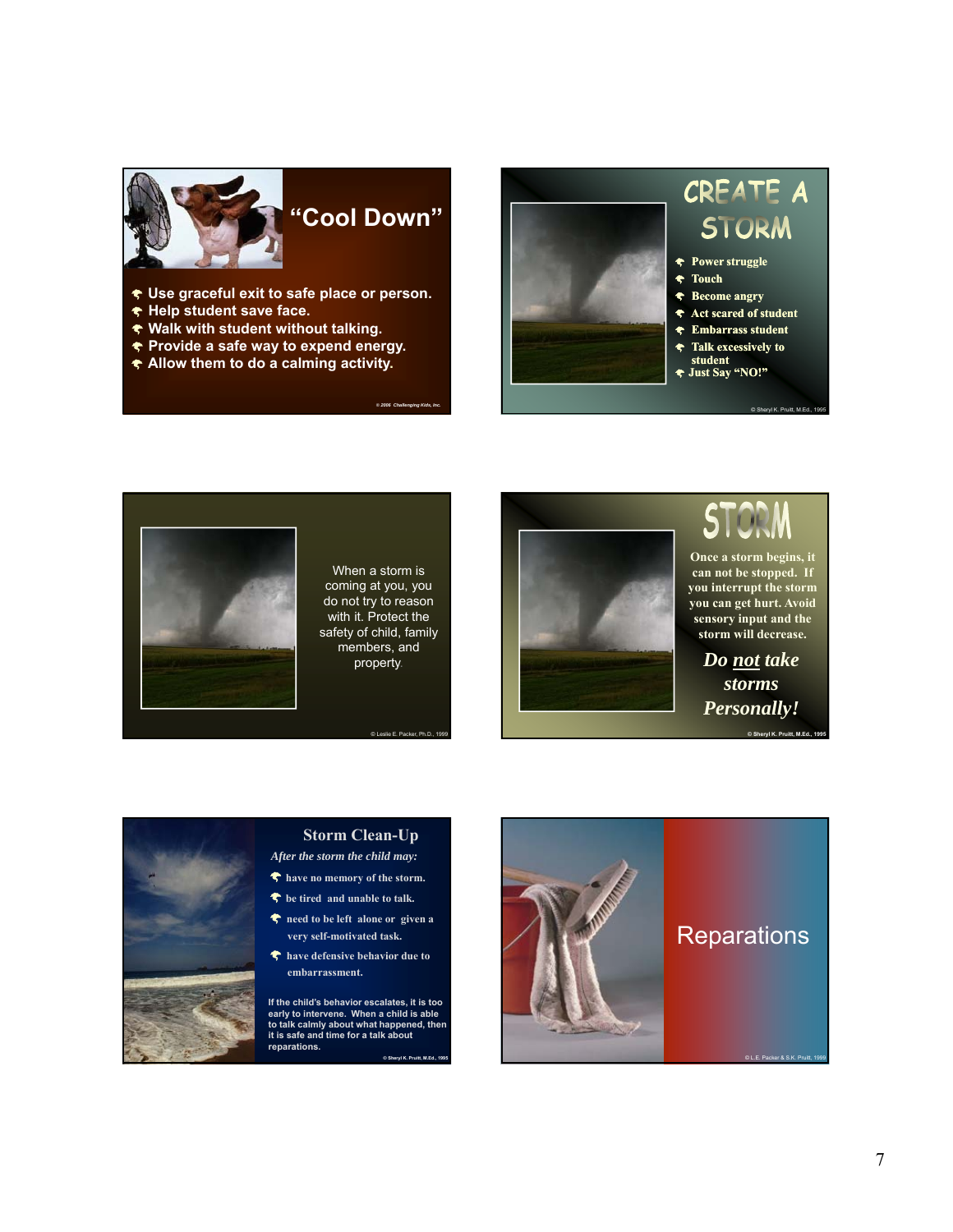

**Prepare the child for the path….**

**Not the path for the child!**

© Sheryl K. Pruitt, M.Ed., 2000

Credits….

- **Thanks go to Leslie Packer, Ph. D. for her constant support and contributions for several of the power point slides used here today.**
- **Thanks also to Marilyn Dornbush, Ph.D. and Warren Walter, Ph.D. for their contributions and support to several power point slides today.**
- **Thanks especially to my husband, Daniel G. Pruitt, PCC, SCAC, who has been my supporter, partner in our clinic, my publisher, and a contributor to this presentation.**



**Challenging Kids, Challenged Teachers www. woodbinehouse.com Available in EBook Format**







# **Dedication**

*This program is cheerfully dedicated to the author's family, who has cleverly managed to have almost every problem described. Any problem that I and my husband did not have we gave birth to. They and my clients are my first, and best, teachers.* 

**© Sheryl K. Pruitt, M.Ed., 2015**

*© Sheryl K. Pruitt, M.Ed., 2000*